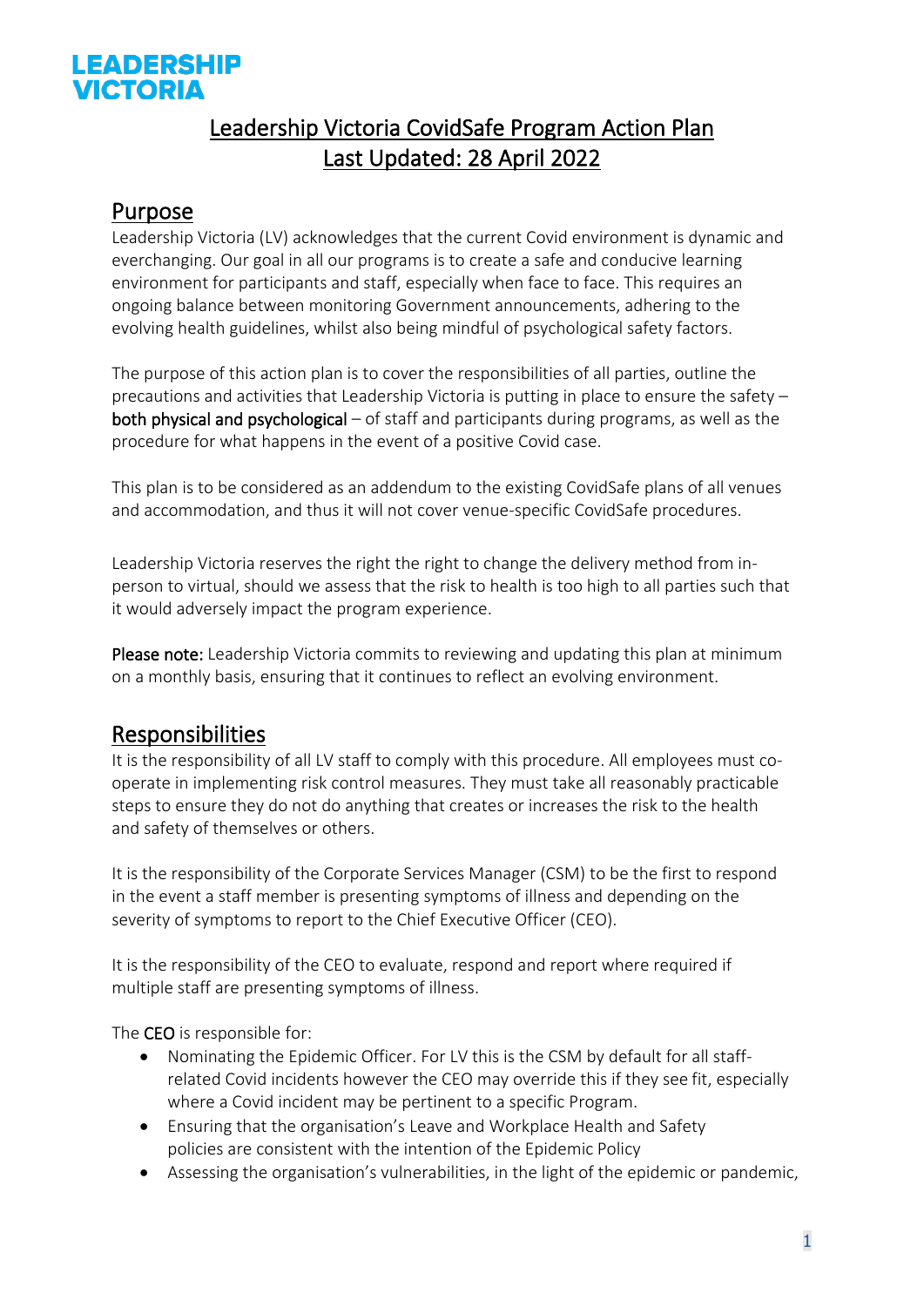

to:

- o LV's staff and partners
- o LV's clients and participants
- o Suppliers of goods and services
- In the event of an epidemic or pandemic,
	- o Giving notice to staff, volunteers, clients, and any persons likely to be affected that epidemic or pandemic procedures are in effect
	- o Bringing into operation the epidemic or pandemic management procedures specified below
	- o Instituting any administrative measures necessary to reduce the impact ofthe vulnerabilities detailed above

The **Epidemic Officer** is responsible for:

- Working with the CEO on the preparation of a CovidSafe Plan
- Advising the CEO on when epidemic procedures should be activated
- Familiarising staff with recommended procedures regarding epidemic avoidance
- Working with all parts of the organisation to identify mission-critical staff and functions

### Managers/Program Coordinators are responsible for:

• Ensuring that staff and volunteers are aware of the epidemic procedures in effect at any time.

### Employees/volunteers are responsible for:

• Abiding by the epidemic procedures specified below, when informed by authorised staff that epidemic or pandemic procedures are in effect

**Procedures**<br>The following procedures apply in the event of the CEO giving notice that epidemic or pandemic procedures are in effect.

### Programs and Events

- Leadership Victoria follows the Victorian Health Guidelines for COVID Settings for living and working in Victoria [COVIDSafe Settings | Coronavirus Victoria.](https://www.coronavirus.vic.gov.au/coronavirus-covidsafe-settings)
- The CEO, with the advice of the Epidemic Officer, will consider on a continuing basis whether any programs and events involving the attendance of staff or members of the public should be changed, rescheduled or cancelled to minimise the risk of infection.

### For Day Programs and Events (that do not require overnight accommodation)

Leadership Victoria follows the guidelines, restrictions, and recommendations as provided by [Sector guidance | Coronavirus Victoria](https://www.coronavirus.vic.gov.au/sector-guidance). The following applies to all staff, speakers, and participants of Leadership Victoria programs:

- All Leadership Victoria staff are fully vaccinated
- Approved booster shots (third dose) are highly recommended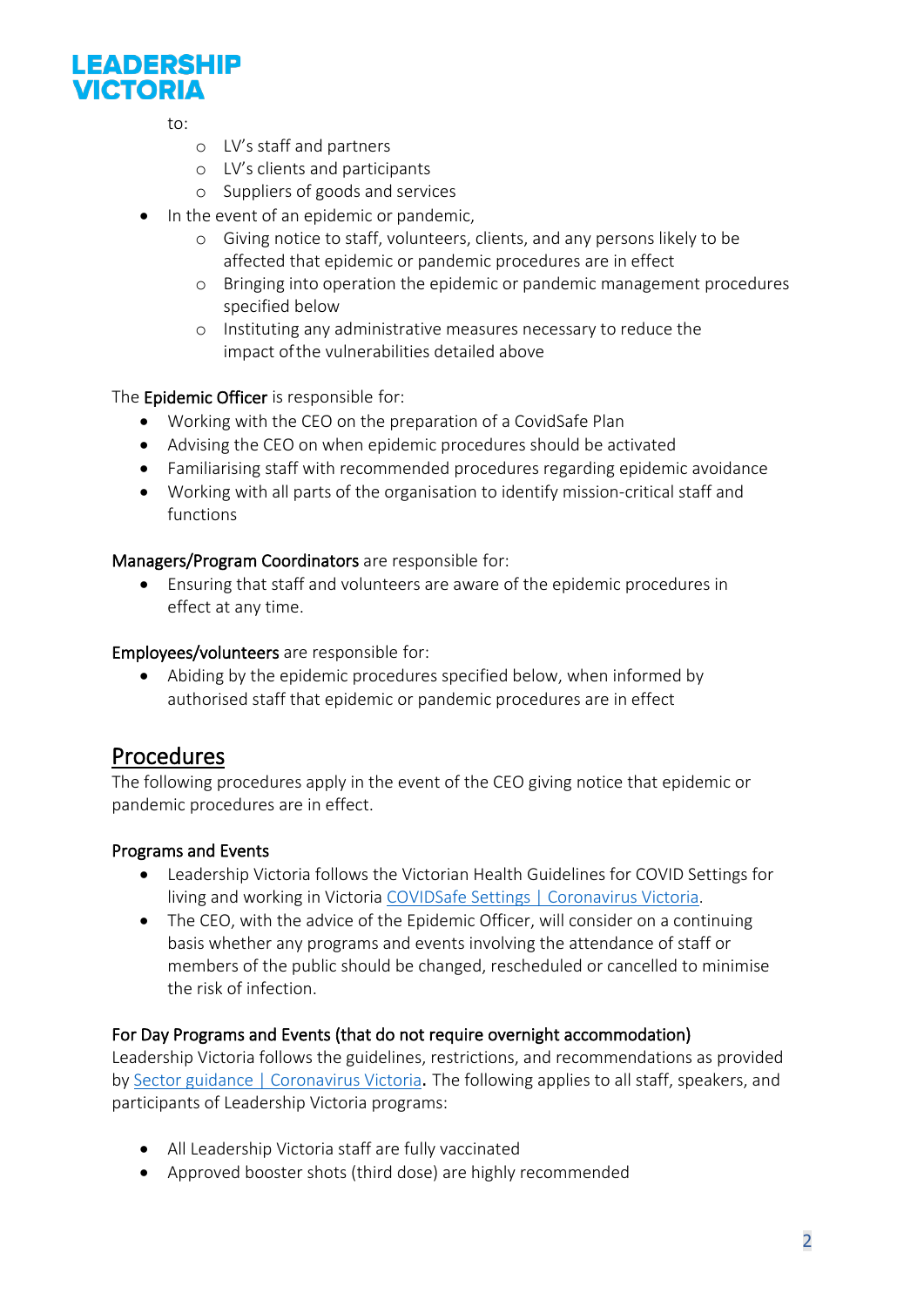## **LEADERSHIP VICTORIA**

- All Leadership Victoria staff will undertake an approved Rapid Antigen Test (RAT) within 12 hours of attending a program/event day
- Undertaking a Therapeutic Goods Administration (TGA) approved Rapid Antigen Test (RATs) within 12 hours of attending a program/event day is highly recommended for all participants. This is to provide a safe environment for everyone, so that participants can be actively involved in programs. For approved tests, please see [https://www.tga.gov.au/covid-19-rapid-antigen-self-tests-home](https://www.tga.gov.au/covid-19-rapid-antigen-self-tests-home-use)[use.](https://www.tga.gov.au/covid-19-rapid-antigen-self-tests-home-use)
- If you develop any symptoms or test positive prior to the program, you will be asked to abide by the guidelines as set out by the Department of Health  $-$  Checklist [for COVID contacts | Coronavirus Victoria](https://www.coronavirus.vic.gov.au/checklist-contacts) – this involves undertaking a test and isolating until you receive the result. If you test negative, please continue to monitor symptoms and we highly recommend you continue to undertake Rapid Antigen Tests as appropriate
- In the event you or someone in the program tests positive, the Department of Health has advised that participants are considered 'Social and Workplace Contacts'. Please see the Department of Health [Checklist for COVID contacts |](https://www.coronavirus.vic.gov.au/checklist-contacts)  [Coronavirus Victoria](https://www.coronavirus.vic.gov.au/checklist-contacts) and follow the recommended guidelines there

## For Residential Multi-Day Programs (that may require overnight accommodation)

Leadership Victoria follows the guidelines, restrictions, and recommendations as provided by [Sector guidance | Coronavirus Victoria](https://www.coronavirus.vic.gov.au/sector-guidance). The following applies to all staff, speakers, and participants of Leadership Victoria programs:

- All Leadership Victoria staff are fully vaccinated
- Approved booster shots (third dose) are highly recommended
- All Leadership Victoria staff will undertake an approved Rapid Antigen Test (RAT) within 12 hours of attending a program/event day
- All accommodation to be single room, no shared accommodation
- Participant responsibilities before the program:
	- o Undertaking a Therapeutic Goods Administration (TGA) approved Rapid Antigen Test (RATs) within 12 hours of attending a program/event day is highly recommended for all participants. This is to provide a safe environment for everyone, so that participants can be actively involved in programs. For approved tests, please see [https://www.tga.gov.au/covid-](https://www.tga.gov.au/covid-19-rapid-antigen-self-tests-home-use)[19-rapid-antigen-self-tests-home-use](https://www.tga.gov.au/covid-19-rapid-antigen-self-tests-home-use)
	- o If you test positive prior to the event, please contact a Leadership Victoria Program Coordinator/Manager to inform them of your results. We ask that you remain at home and abide by the guidelines as set out by the Department of Health – [Checklist for COVID contacts | Coronavirus Victoria](https://www.coronavirus.vic.gov.au/checklist-contacts)
- Participant responsibility during the program:
	- o If you develop any symptoms, you will be asked to abide by the guidelines as set out by the Department of Health – [Checklist for COVID contacts |](https://www.coronavirus.vic.gov.au/checklist-contacts)  [Coronavirus Victoria](https://www.coronavirus.vic.gov.au/checklist-contacts) – this involves undertaking a test and isolating until you receive the results. If you have a RAT test available, please take this immediately, isolating in your room until you receive the results. If you do not have a RAT test available and cannot access one, we will ask you to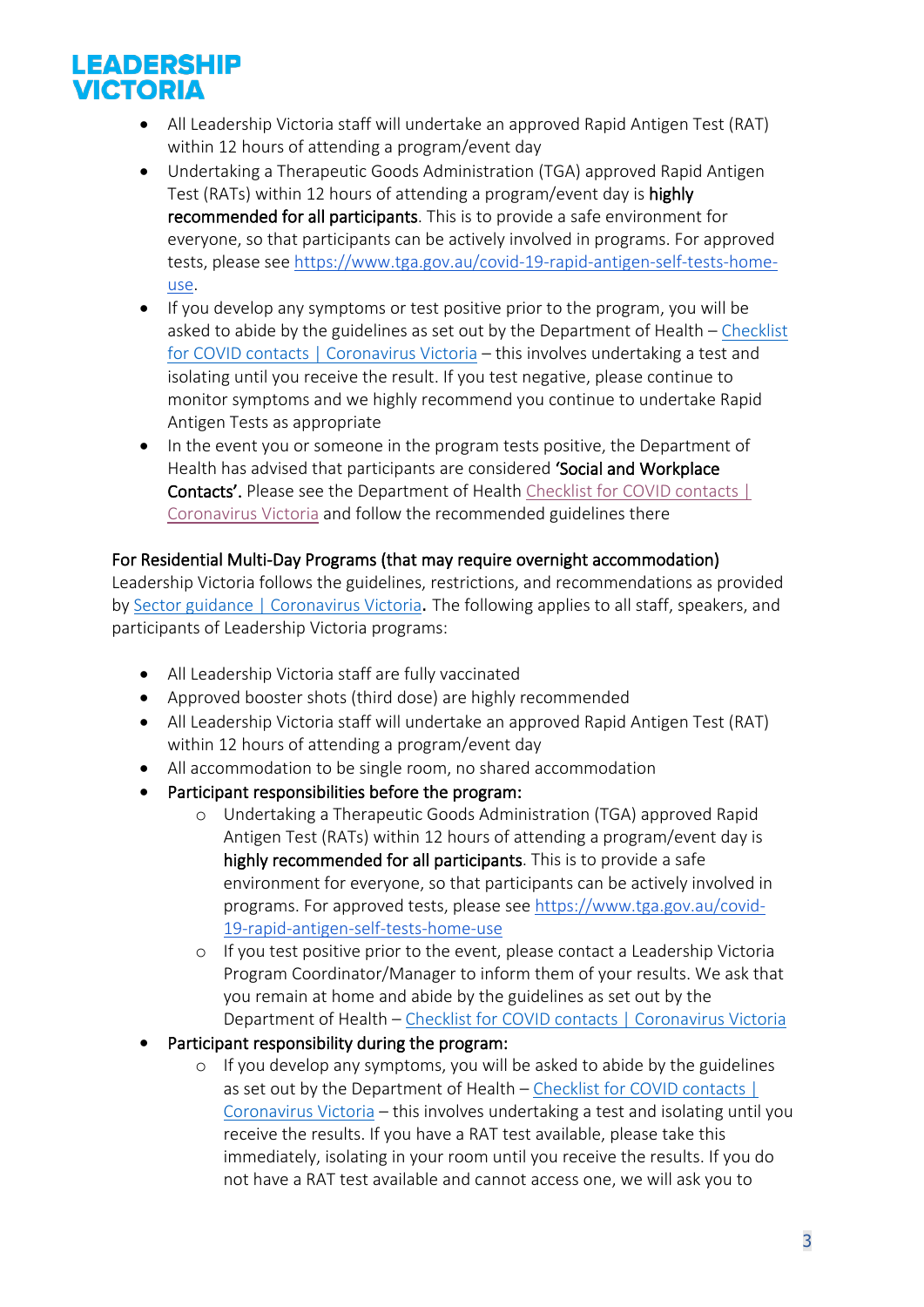

return home to take a test and isolate until you receive the results.

- o You will need to provide the Program Manager/Coordinator with the results of your test (positive/negative) within 1 hour if onsite (i.e., isolating in your room) and within 4 hours if offsite (i.e., at your place of residence/ home) of receiving the result.
- o If you test negative and are no longer symptomatic, you will be allowed to re-join the program assuming you are feeling capable. Please continue to monitor symptoms, undertaking an approved Rapid Antigen Test (RATs) is highly recommended by all participants.
- o If you return a positive test, we will be asking you to return home. To ensure everyone's safety, you will be asked to refrain from carpooling home.
- In the event of a positive Covid test during the program:
	- o In the event a participant or staff tests positive, the Department of Health has advised that participants are considered ['Social and Workplace Contacts'](https://www.coronavirus.vic.gov.au/checklist-cases). Please see the Department of Health Checklist for COVID contacts | Coronavirus Victoria and follow the recommended guidelines there
	- o LV will inform the group someone has tested positive and follow the guidelines as set under the social and workplace social contacts
	- o For multi-day programs, LV's initial position in the event of a positive case is to ask the participant to return home and follow the guidelines as set out by the Victorian Government. The rest of the program will continue as planned.
	- o LV reserves the right to suspend the program and ask all participants to return home, with the remainder of the program switched to virtual, in the event of a mass outbreak. This is to mitigate the ongoing risk of Covid spreading among participants, whilst also ensuring that all participants feel psychologically safe in the same learning environment
	- o Please note, to ensure everyone's safety, you will be asked to please refrain from carpooling home where possible
	- o In the event a speaker in the program tests positive, we will consider this a social and workplace contact situation. Leadership Victoria will notify everyone in program that a speaker has tested positive. We will ask all participants to monitor for symptoms, and strongly recommend undertaking an approved Rapid Antigen Test (RATs)
- Leadership Victoria will endeavour to procure RAT tests for all participants, however we're mindful of the supply constraints and may not be able to do so. However, we don't want to pass this burden on to participants too. Thus we strongly recommend that all participants source at least two RATs (ideally three as back up) to bring as backup. If requested, Leadership Victoria will reimburse you with a replacement TGA-approved RAT test.

Work Procedures<br>The CEO, with the advice of the Epidemic Officer, will consider on a continuing basis whether:

- It is necessary or appropriate for nominated staff/volunteers to work from home.
- Staff/volunteer travel, (or other activities that may cause them to come into contact with other people in Australia or overseas) should be minimised, modified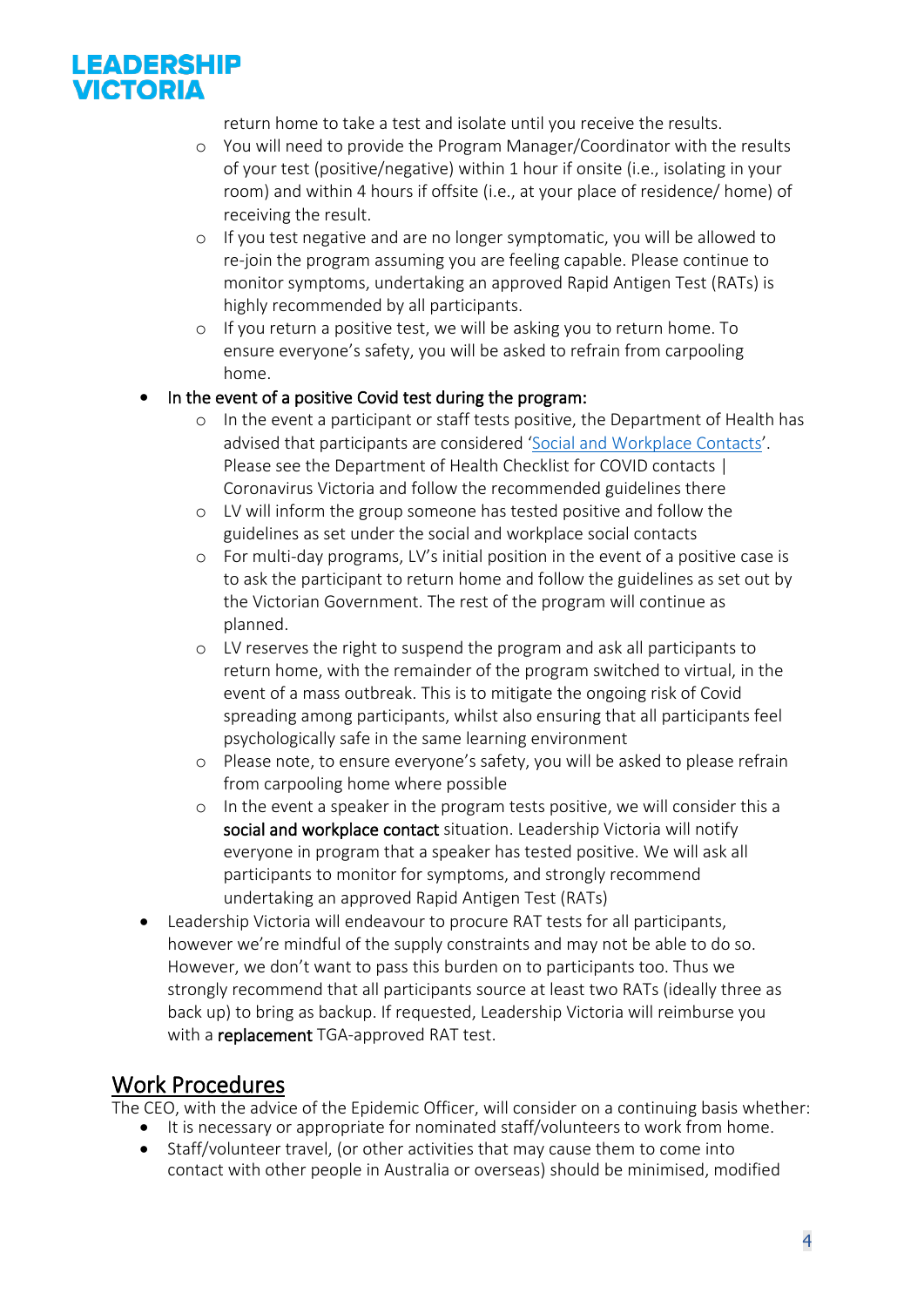

or terminated.

- Arrangements for staff/volunteers who work with clients or the public should be modified to minimise risks for all parties, avoiding face-to-face meetings in favour of electronic communication. Where a face-to-face meeting is unavoidable, minimise the meeting time, choose a large meeting room and sit at least one metre away from others
- The CEO, with the advice of the Epidemic Officer, may require any member of staff to not attend the workplace, and/or to work from home, or, if this is not feasible or appropriate, to take Personal Leave, substitute days, paid annual leave or unpaid annual leave].
- The CEO, with the advice of the Epidemic Officer, may require any member of staff to provide satisfactory evidence that they are fit to return to work.

## Contractors and suppliers

The CEO, with the advice of the Epidemic Officer, will consider on a continuing basis whether arrangements with existing contractors and suppliers need to be modified or supplemented to ensure uninterrupted service delivery.

Health Procedures and Messaging<br>The Epidemic Officer shall familiarise staff/clients/volunteers and others, as relevant, with recommended procedures on epidemic avoidance guidelines as follows:

Staff, clients and others will be encouraged to observe the following personal infection prevention practices as a matter of course to ensure others are not exposed to respiratory excretions, whether or not they have symptoms of the virus:

- Avoid coughing and sneezing on, or in the vicinity of, others
- Cover your nose and mouth with a tissue, sleeve or a handkerchief (not hands) when coughing and sneezing and ask others in your proximity to do the same.
- Wash your hands (and other body parts such as the face that might have been exposed to respiratory secretions) with soap and running water (and then dry thoroughly) or with an approved alcohol-based liquid or hand rub immediately after contact with respiratory secretions
- Avoid contact with secretions of others who have, or are at risk of, respiratory illnesses (such as small children or those with underlying or chronic illnesses such as immune-suppression or lung disease) until respiratory symptoms have resolved
- Ensure that used tissues and face masks are placed in a disposable bag and disposed of in general waste, and that contaminated clothes are thoroughly washed/dry cleaned
- Ensure suspected symptoms of respiratory illness are reported immediately a line manager
- Ensure promptly after exposure that hard surfaces that might have been exposed to respiratory secretions are at least cleaned with an approved alcohol-based wipe, or preferably with an approved disinfectant solution.